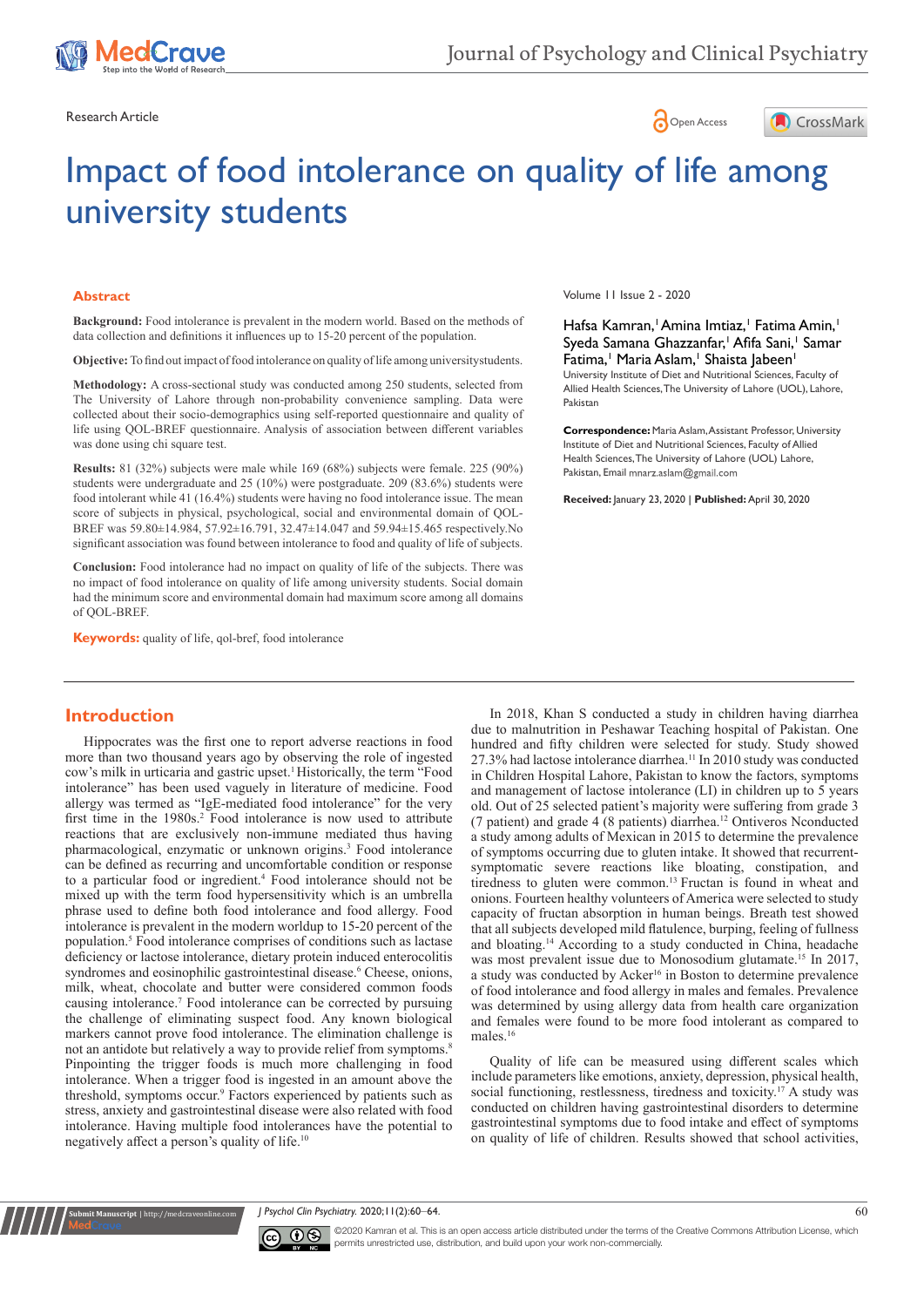extra-curricular performance and social functioning of children was disturbed due to symptoms.18 A study was conducted by Ostblom in 2008 on Sweden children.

There were 212 children with food hypersensitivity and other 221 children with allergic disease. Children with food hypersensitivity showed lower scores on the subscales of physical functioning, social limitation.19 A study was conducted to understand the association between health-related quality of life among children who were diagnosed with food hypersensitivity vs. those with a reported food hypersensitivity.Consequently, no differentiation was examined between both groups of children.<sup>20</sup>

Self-perceived food intolerance has been linked with decreased health-related QoL-scores (quality of life). It was observed in a study conducted by Casellas<sup>21</sup> in 2016, that this score was significantly low among individuals having poor absorption processes when compared with individuals having well absorption rate.<sup>21</sup>

A study conducted by Chumpitazi, showed the presence of selfperceived food intolerancesand relationship of these intolerances with psychological and social suffering and quality of life in IBS children. Children of 7-18 years were selected for this research and severity of IBS was assessed using pro-forma which determined quality of life, functional and mental disorder, depression and anxiety. However, weak association was found between food intolerance and quality of life.<sup>22</sup>

## **Aim**

In ncurrent study, the aim of the researcher is to determine the impact of food intolerance on quality of life among university students so that risk factors could be identified and awareness could be created through extensive health education. If not detected and treated well in time, the quality of life among students suffering from food intolerance could be affected. In current study, only healthy individuals without any diagnosis of IBS, adjustment disorder or chronic amoebiasis were included in the study.

#### **Methodology**

The study design was cross-sectional. A sample of 250 university students was determined by Non probability convenient sampling technique. Self-reported pre tested questionnaire was used for demographic data collection. Information about food intolerance was collected using self-administered questionnaire. Questions were asked about how often (never, rarely, occasionally, frequently or always) subjects feel certain symptoms (including difficulty in swallowing, asthma, fever, stomach pain, abdominal cramps, bloating, diarrhea, constipation or uncomfortable feeling) after intake of foods (from all food groups and junk foods including pizza, burgers, fizzy drinks etc.).WHO QOL-BREF questionnaire was used to assess quality of life among university students. It took almost 10-15 minutes to fill the questionnaire. Data were collected from undergraduate and post-graduate students of different departments of The University of Lahore from March-19 to June-19. Informed consent was taken from the subjects of study. Institutional Review Board (IRB) and ethical board of The University of Lahore approved the study. Descriptive statistics including frequencies, mean, standard deviation and range was determined using SPSS 21. Chi-square test was done to find out association between variables. p-value less than 0.005 was considered to be significant.

#### **Results**

Mean age of the subjects was 21.36±2.034 years. All subjects were having basic level of education (under graduation) and were

belonging to middle socioeconomic class. Among 250 subjects 144 (57.6%) individuals were day scholar and 106 (42.4%) were hostelite. Frequencies and percentages of demographic variables including gender, education and socioeconomic status of subjects were determined as shown in Table.1. 138 (55%) students were having normal BMI, didn't have any health issue and preferred homeprepared food. Food intolerance was determined by the frequency of occurrence of certain symptoms among subjects after intake of specific foods.Occurrence of food intolerance among students was illustrated in pie chart (Figure 1). Mean scores of physical and environmental domains were almost similar i.e.59.80±14.984 and 59.94±15.465 respectively while social domain had least mean score i.e. 32.47±14.047 (Table 2). Association between quality of life and food intolerance was found through Chi-square test but p-value was not significant as shown in Table 3.

## Food intolerance



**Figure 1** Distribution of subjects according to food intolerance.

**Table 1** Distribution of subjects according to demographic variables

| Demographic variables   |               | <b>Frequency</b> | Percentage     |  |
|-------------------------|---------------|------------------|----------------|--|
| Gender                  | Male          | 81               | 32             |  |
|                         | Female        | 169              | 68             |  |
| <b>Education</b>        | Undergraduate | 225              | 90             |  |
|                         | Postgraduate  | 25               | $\overline{0}$ |  |
| Socioeconomic<br>status | High          | 27               | П              |  |
|                         | Middle        | 219              | 88             |  |
|                         | Low           | 4                | ı              |  |

**Table 2** Distribution of subjects according to the domains of quality of life

| <b>Domains</b>  | Mean ±S. D       | Range      |
|-----------------|------------------|------------|
| <b>Physical</b> | $59.80 + 14.984$ | 19-88      |
| Psychological   | $57.92 + 16.791$ | $13-94$    |
| Social          | $32.47 + 14.047$ | $0 - 75$   |
| Environmental   | $59.94 + 15.465$ | $13 - 100$ |

**Citation:** Kamran H, Imtiaz A, Amin F, et al. Impact of food intolerance on quality of life among university students. *J Psychol Clin Psychiatry.* 2020;11(2):60‒64. DOI: [10.15406/jpcpy.2020.11.00672](https://doi.org/10.15406/jpcpy.2020.11.00672)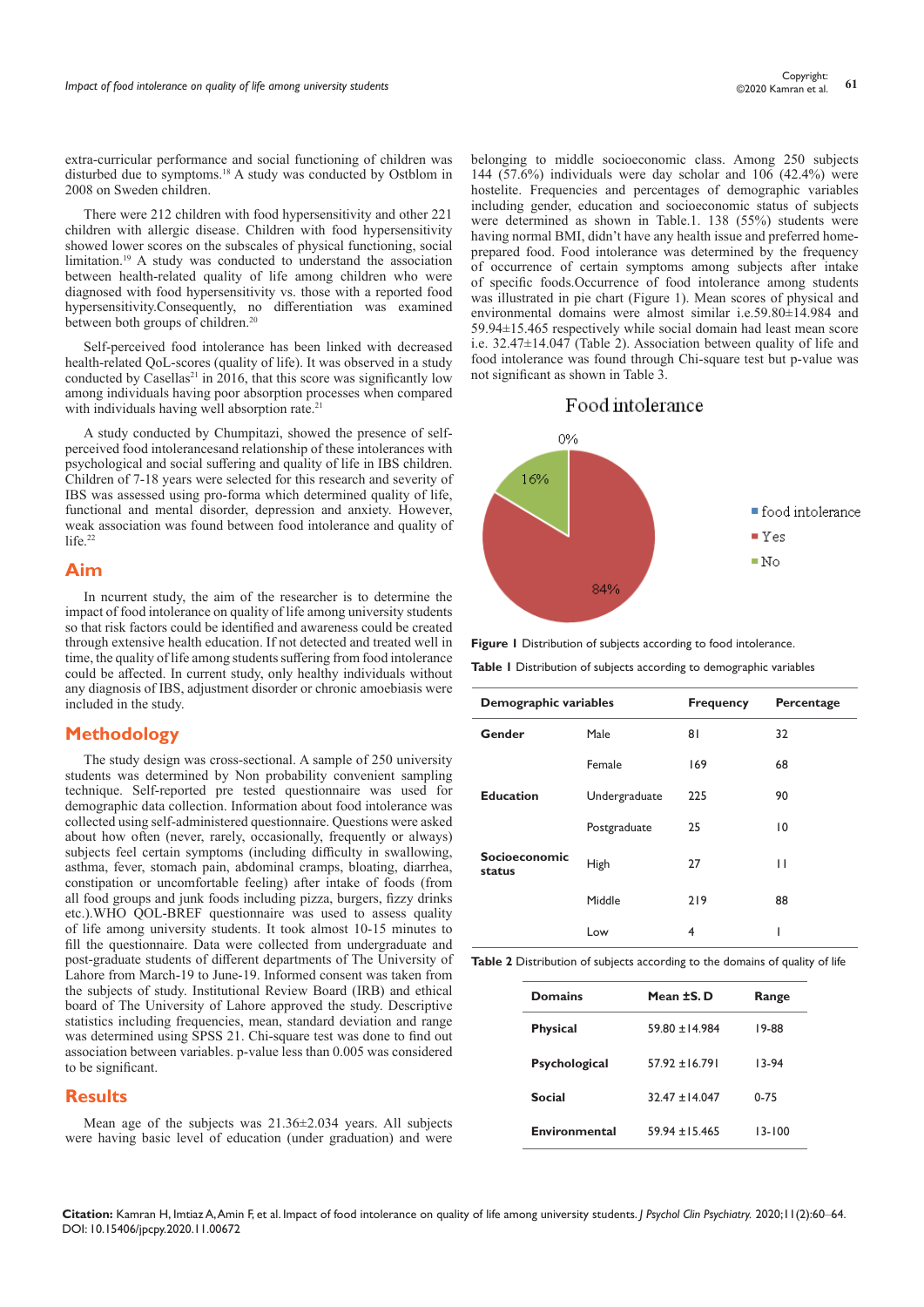*Impact of food intolerance on quality of life among university students* **62** Copyright: **62** Copyright: **62** Copyright: **62** Copyright: **62** Copyright: **62** Copyright: **62** Copyright: **62** Copyright: **62** Contains at al.

| <b>Table 3</b> Association of quality of life with food intolerance |  |  |  |
|---------------------------------------------------------------------|--|--|--|
|---------------------------------------------------------------------|--|--|--|

| <b>Domains</b>  | <b>Food intolerance</b> |                |         |
|-----------------|-------------------------|----------------|---------|
| <b>Physical</b> | Yes $(\%)$              | No (%)         | p-value |
| Poor            | 3                       | $\overline{2}$ | 0.407   |
| Average         | 18                      | 6              |         |
| Good            | 18                      | 3              |         |
| Psychological   |                         |                |         |
| Poor            | $\overline{2}$          | $\mathbf{2}$   | 0.369   |
| Average         | 24                      | 6              |         |
| Good            | 13                      | 3              |         |
| Social          |                         |                |         |
| Poor            | 18                      | 7              | 0.306   |
| Average         | 21                      | 4              |         |
| Good            | 0                       | 0              |         |
| Environment     |                         |                |         |
| Poor            | ı                       | I              | 0.5     |
| Average         | 27                      | 6              |         |
| Good            | П                       | 4              |         |

There was no significant association between domainsof quality of life and food intolerance (Table.3)

Among 250 subjects 169 (68%) were females while 81 (32%) were males. According to education mostly students i-e. 225 (90%) were undergraduates. However, 219 (87.6%) subjects were belonging to middle socioeconomic class i-e. 219 (Table 1).

209 (84%) students were food intolerant while 41 (16%) students didn't have food intolerance symptoms as seen in Figure 1.

**Table 4** Association of quality of life with gender

The mean score of subjects in physical domain of QOL-BREF was 59.80 ±14.984 while the maximum score was 88 and minimum score was 19. The mean score of subjects in psychological domain was 57.92±16.791 while the maximum score was 94 and minimum score was 13. The mean score of subjects in social domain was 32.47±14.047 while the maximum score was 75 and minimum score was 0. Similarly, the mean score of subjects in environmental domain was 59.94±15.465 while the maximum score was 100 and the minimum score was 13 (Table 2). There was no significant association between quality of life and gender (Table 4).

There was significant association between cereals intake and food intolerance as p-value of wheat, oats, rice, corn, maize, barley and millet is 0.002, 0.003, 0.001, 0.002, 0.001, 0.001 and 0.008 respectively. There was significant association between processed food intake and food intolerance as p-value was 0.001, 0.008, 0.031 and 0.040 forpizza, burger, frozen desserts and coke/Pepsi respectively.

#### **Discussion**

140(56%) females and 69 (28%) males were found to be food intolerant. 124 (49.6%) day-scholars and 85 (34%) hostelites were food intolerant. 48 (19.2%) subjects who always ate home-prepared food and 5 (2%) subjects who never had home-prepared food were food intolerant while 117 (46.8%) subjects had also food intolerance who took 3-4 times home-prepared meal. The current study reported no association between gender, type of student, eating home prepared food and food intolerance. In 2017, a study was conducted by Acker<sup>16</sup> in Boston to determine prevalence of food intolerance and food allergy in males and females. Prevalence was determined by using allergy data from health care organization and females were found to be more food intolerant as compared to males.<sup>16</sup> A study was conducted in 2007 by Marklund  $B$ ,<sup>23</sup> demonstrates that more food hypersensitivity was reported in adolescent females as compared to adolescent males. Moreover, physical, psychological and social quality of life was severely disturbed among female subjects as compared to males.<sup>23</sup> However, in the current study there was no significant association was found between quality of life and gender (Table 4).

| <b>Domains</b>  | Gender |               | p-value |
|-----------------|--------|---------------|---------|
| <b>Physical</b> | Male   | <b>Female</b> |         |
| Poor            | 5      | 4             | 0.821   |
| Average         | 43     | 90            |         |
| Good            | 33     | 65            |         |
| Psychological   |        |               |         |
| Poor            | 9      | 16            | 0.489   |
| Average         | 39     | 95            |         |
| Good            | 33     | 58            |         |
| Social          |        |               |         |
| Poor            | 51     | 83            | 0.104   |
| Average         | 30     | 85            |         |
| Good            | 0      | I             |         |
| Environment     |        |               |         |
| Poor            | 6      | 9             | 0.722   |
| Average         | 47     | 95            |         |
| Good            | 28     | 65            |         |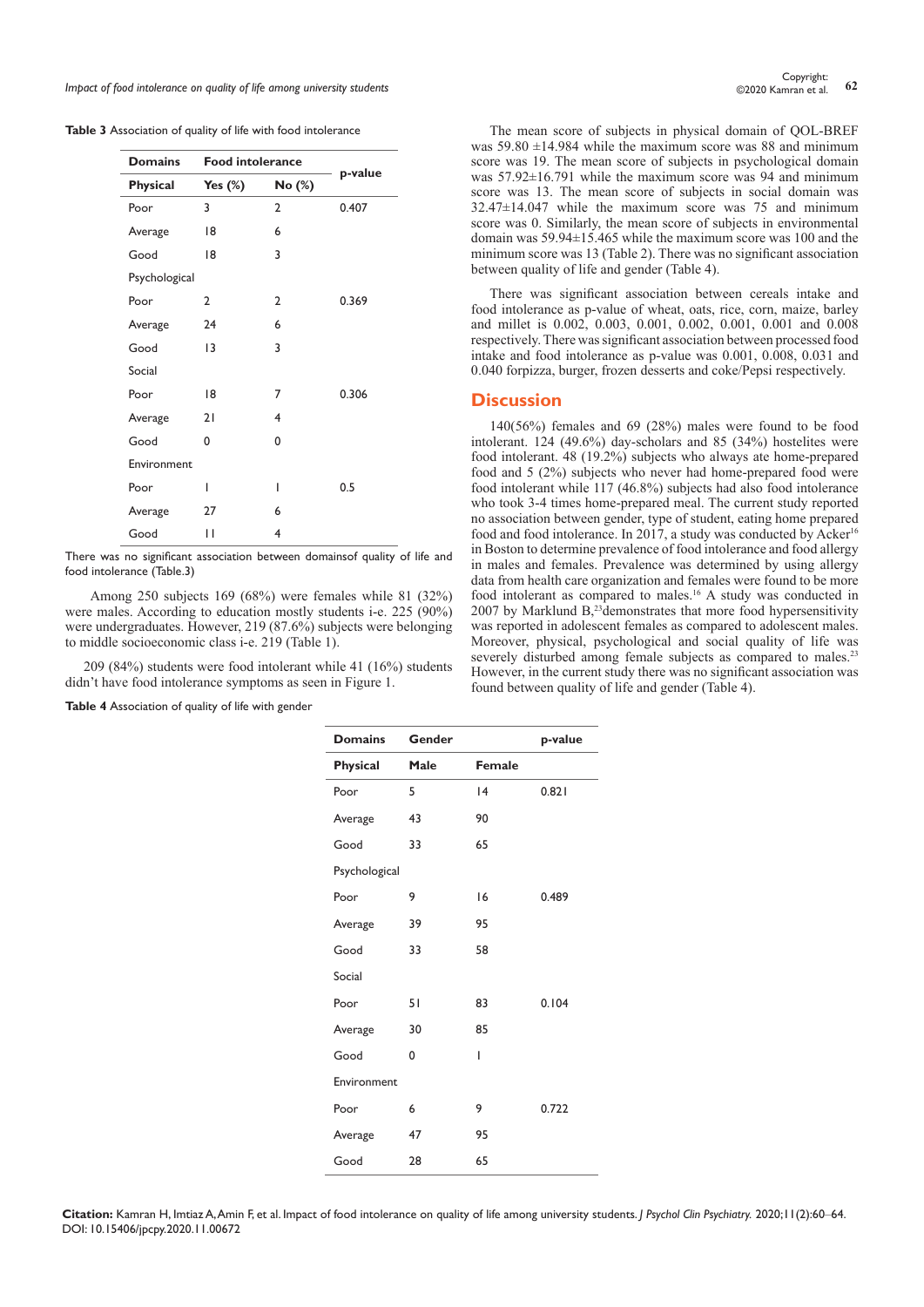| <b>Table 5</b> Association of cereals intake with food intolerance |
|--------------------------------------------------------------------|
|--------------------------------------------------------------------|

| <b>Cereals</b> |                        | Symptoms caused by food intake |                |                 |                |       |         |
|----------------|------------------------|--------------------------------|----------------|-----------------|----------------|-------|---------|
|                | <b>Food intolerant</b> | rarely                         | sometimes      | Often           | always         | never | p-value |
|                | Yes                    | 34                             | 20             | $\mathbf{H}$    | 27             | 117   |         |
| Wheat          | No                     | I                              | 0              | 0               | $\overline{4}$ | 36    | 0.002   |
|                | Yes                    | 43                             | 25             | $\overline{10}$ | 5              | 126   |         |
| Oats           | No                     | I                              | $\overline{2}$ | $\mathbf 0$     | 3              | 35    | 0.003   |
|                | Yes                    | 36                             | 39             | 24              | 16             | 94    |         |
| Rice           | No                     | 0                              | 3              | $\overline{1}$  | $\overline{4}$ | 33    | 0.001   |
|                | Yes                    | 52                             | 31             | 8               | $\overline{2}$ | 116   | 0.002   |
| Corn           | No                     | $\overline{2}$                 | $\overline{2}$ | $\mathbf 0$     | I              | 36    |         |
|                | Yes                    | 54                             | 29             | 8               | 3              | 115   | 0.001   |
| Maize          | No                     | 0                              | 3              | $\mathbf 0$     | $\overline{2}$ | 36    |         |
|                | Yes                    | 50                             | 23             | 6               | $\overline{1}$ | 129   |         |
| Barley         | No                     | I                              | T              | $\mathbf 0$     | T              | 38    | 0.001   |
|                | Yes                    | 52                             | 21             | 3               | $\overline{2}$ | 3     |         |
| Millet         | No                     | $\overline{2}$                 | I              | $\mathbf 0$     | I              | 37    | 0.008   |

**Table 6** Association of processed food intake with food intolerance

| <b>Processed food</b> | <b>Food intolerant</b> | Symptoms caused by food intake |           |              |        |       |         |
|-----------------------|------------------------|--------------------------------|-----------|--------------|--------|-------|---------|
|                       |                        | rarely                         | sometimes | Often        | always | never | p-value |
| Pizza                 | Yes                    | 4 <sub>1</sub>                 | 37        | 20           | 23     | 88    | 0.001   |
|                       | No                     | 3                              | 3         | $\mathbf 0$  | 3      | 32    |         |
| <b>Burger</b>         | Yes                    | 37                             | 40        | 20           | 18     | 94    | 0.008   |
|                       | No                     | 3                              | 3         |              | 3      | 31    |         |
| Frozen desserts       | Yes                    | 36                             | 36        | $\mathbf{H}$ | 8      | 108   | 0.031   |
|                       | No                     | 4                              | 2         | 2            |        | 32    |         |
| Coke/Pepsi            | Yes                    | 30                             | 39        | 25           | 23     | 92    |         |
|                       | No                     | 2                              | 5         |              | 6      | 27    | 0.040   |

Results showed that there was no association found between food intolerance and four domains of QOL-BREF i.e. physical, psychological, social and environment of quality of life. Previous studies have shown association between the two. A study conducted by Zheng X et al.,<sup>10</sup> in 2015 reported that having multiple food intolerances have the potential to negatively impact a person's quality of life.10

Current study didn't find any significant association between food intolerance and psycho-social suffering because very few studies have been conducted to find out association between food intolerance and quality of life and they mostly took children as subjects and none of them was done on university students. In 2016, a study was conducted by Chumpitazi,<sup>22</sup> showed the presence of self-perceived food intolerances and relationship of these intolerances with psychological and social suffering and quality of life in IBS children. Children of 7-18 years were selected for this research and severity of IBS was -day pro-forma which assessed quality of life, functional and mental disorder, depression and anxiety. However, weak association was found between food intolerance and quality of life.<sup>22</sup> In 2005,

another study was conducted by Lind  $R<sub>1</sub><sup>23</sup>$  to find association between health issues and emotional disturbances and patients having food hypersensitivity. 46 subjects who had food hypersensitivity were selected. All subjects were free from IgE-mediated food allergy. Questionnaires were filled up by all subjects. Anxiety, depression, sadness, increased heartbeat and other symptoms were mentioned in heath complaints as subscales. It was seen that patients having food hypersensitivity had increased symptoms as compared to controls.<sup>23</sup>

This study indicated that food intolerance didn't affect physical and social domains of quality of life and physio-social functioning of the subjects remain unaffected. According to a study conducted by Östblom in 2008, children with food hypersensitivity were having reduced physical functioning and they were also socially limited in their society. There were 212 children with food hypersensitivity and other 221 children with allergic disease.19

In 2004, Arslan<sup>24</sup> G conducted a study to find out impact of food hypersensitivity on quality of life. Three questionnaires were developed. Number of patients was 52 while 120 subjects were considered in control group. Results showed that food hypersensitive